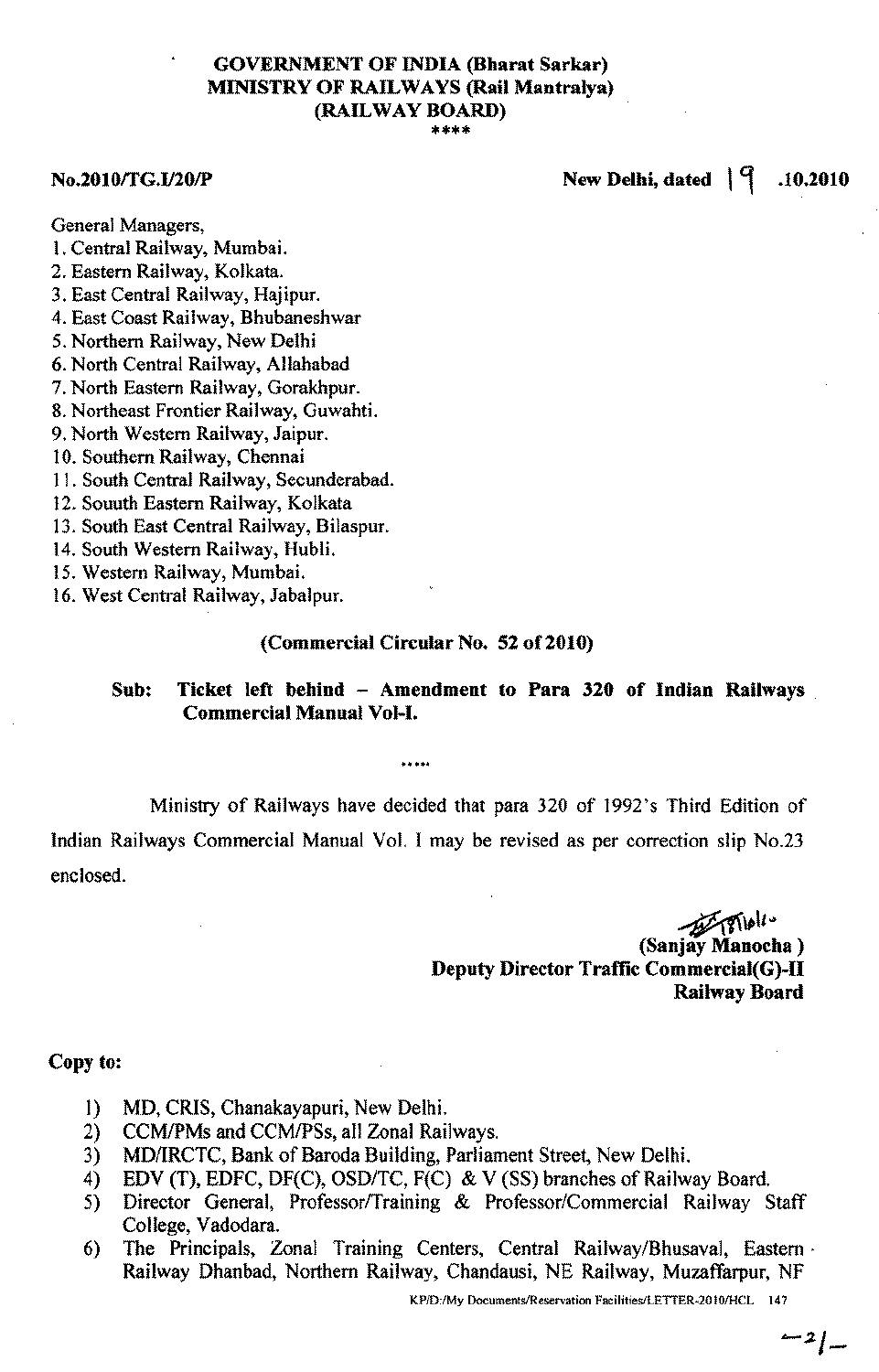Railway, Alipurduar, Southern Railway, Trichy, SE Railway, Sini, Western Railway, Udaipur.

- 7) General Secretary, National Federation of Indian Railwaymen (NFIR), 3, Chelmsford Road, New Delhi.
- 8) General Secretary, All India Railwaymen Federation (AIRF), 4, State Entry Road, New Delhi.
- 9) Secretary General, Federation of Railway Officers Association (FROA), Room No.256-A, Rail Bhawan, New Delhi.
- 10) Secretary General, Indian Railway Promotee Officers Federation (IRPOF), Room No.268, Rail Bhawan, New Delhi.
- 11) Secretary General, All India RPF Association, Room No.256-D, Rail Bhawan, New Delhi.
- 12) Secretary General, National Federation of Railway Pensioners' Organisation, 825, Supertech Residency, Sector-5, Plot No.6 A, Ghaziabad - 201 010.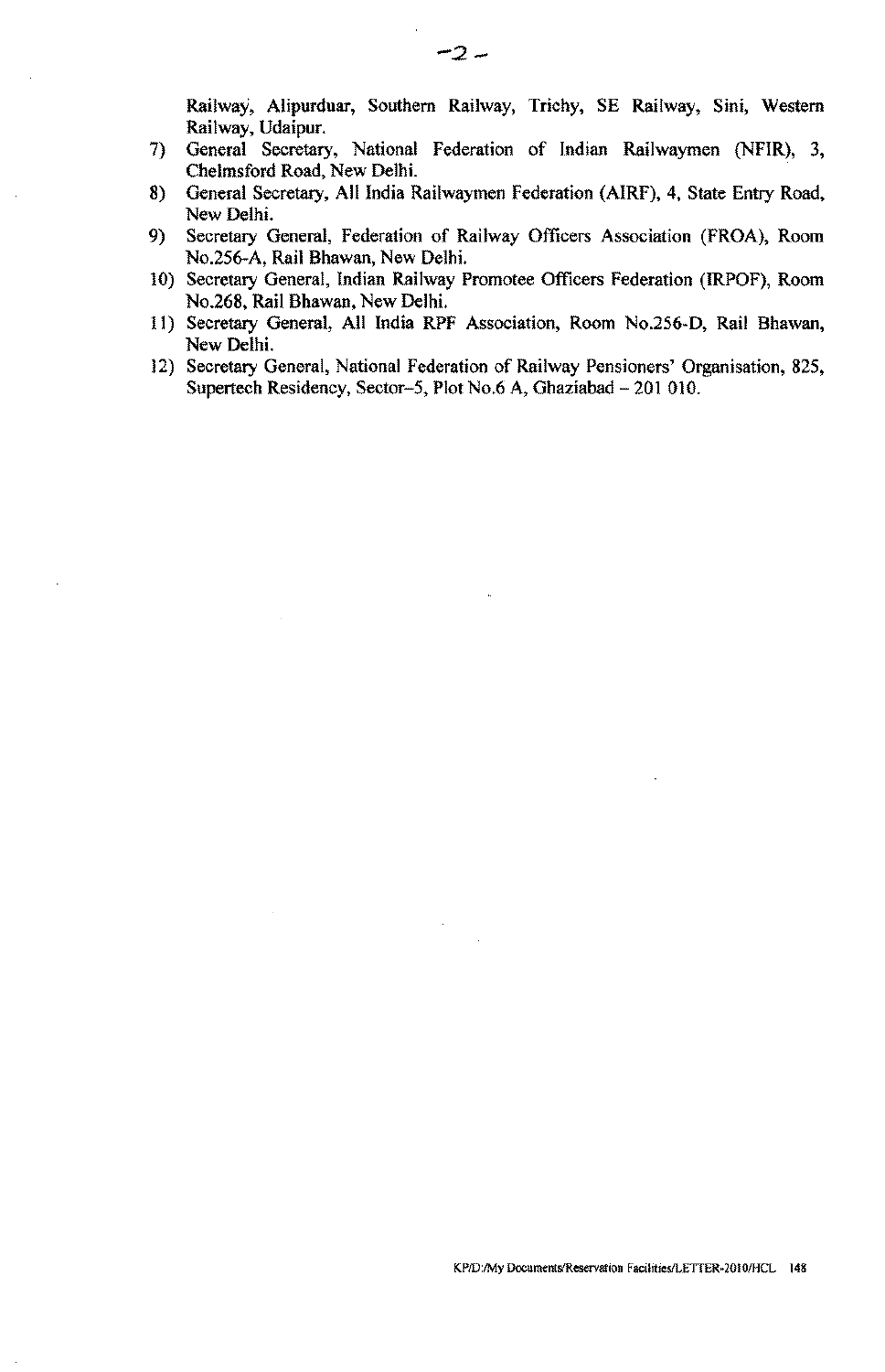Correction slip No. 23 to Indian Railways Commercial Manual Vol.I Para 320 may be revised as under:

The following procedure should be adopted when passengers, leave their tickets behind:-

320: Tickets left behind - When passengers, leave their reserved tickets behind, the Station Master concerned, on finding/getting such tickets will send a control message through control phone or any other mode of communication, free of charge to the nearest convenient station giving the details of the tickets, viz. PNR Number, Train Number, Coach Number, Berth/Seat, Class, station from, station to and the name of the . passenger/passengers, if known. The Station Master of the message sending station will ensure that the message has reached at the desired destination. The Station Master of the station to whom the message has been communicated will on receipt and the authority of this message, issue a free excess fare ticket to destination and hand it over to the passenger. The Station Master of the station, where the left behind tickets are found/made available, will cancel the original tickets and submit the same along with his report to the Traffic Accounts Office. A copy of the report should also be sent to the Sr. Divisional Commercial Manager/Divisional Commercial Manager.

\*\*\*\*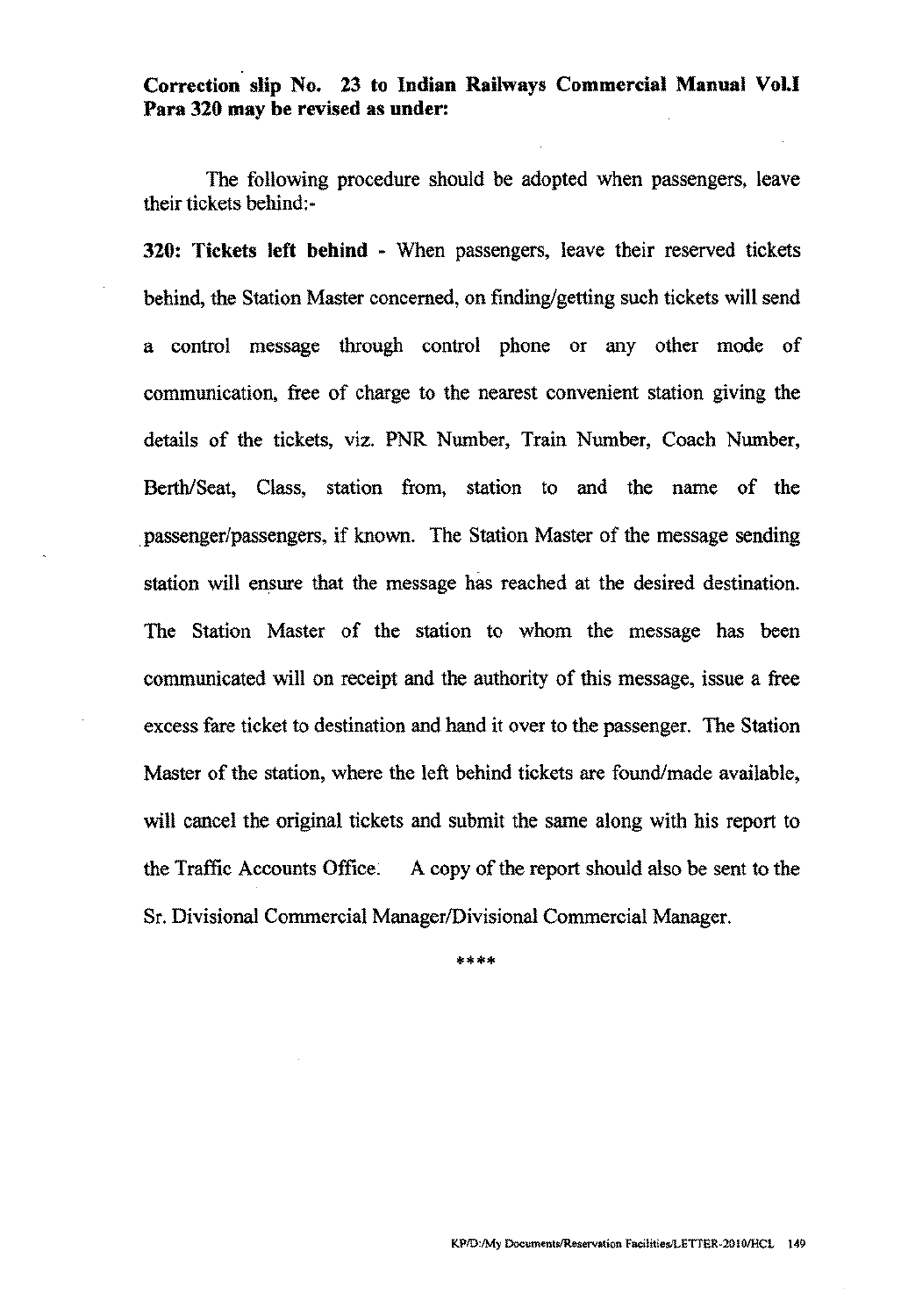## भारत सरका रेल मंत्रालय (रेलचे बोर्ड)

सं.2010/टीजी -I/20/पी बार के बाद करने हैं दिल्ली, दिनांक। 9.10.2010

#### tot~ I**MCS;~ en,**

1. मध्य रेलवे, मुंबई. 2.पूर्व रेलवे, कोलकाता. 3.पूर्व मध्य रेलवे, हाजीपुर. 4.पूर्व तट रेलवे, भुवनेश्वर  $5.3$ त्तर रेलवे, बडौदा हाउस, नई दिल्ली 6.उत्तर मध्य रेलवे, इलाहाबाद 7.पूर्वोत्तर रेलवे, गोरखपुर 8.पूर्वोत्तर सीमा रेलवे, मालीगांव, गुवाहाटी 9. उत्तर पश्चिम रेलवे, जयपुर 10. दक्षिण रेलवे, चेन्नै 11. दक्षिण मध्य रेलवे, सिकंदराबाद 12.दक्षिण पूर्व रेलवे, कोलकाता 13. दक्षिण पूर्व मध्य रेलवे, बिलासपुर 14. दक्षिण पश्चिम रेलवे, हूबली. 15.पश्चिम रेलवे, मुंबई. 16.पश्चिम मध्य रेलवे, जबलपर.

#### **(2010 का वाणिज्य परिपत्र सं.52)**

# विषय : पीछे छूट गए टिकट - भारतीय रेल वाणिज्य नियमावली जिल्द - I के पैरा 320 का संशोधन.

रेल मंत्रालय ने विनिश्चय किया है कि भारतीय रेल वाणिज्य नियमावली, जिल्द I, तीसरा संस्करण, 1992 के पैरा 320 को शब्दि पर्ची सं.23 के अनुसार संशोधित किया जाए.

> $\mathbb{Z} \rightarrow \mathbb{Z}$ (सजय मनाचा) उप निदेशक, यातायात वाणिज्य (सामान्य)-II रेलवे बोर्ड

## $\overline{u}$ तिलिपि $\overline{u}$ :

- 1. प्रबंध निदेशक, चाणक्य पूरी, नई दिल्ली.
- 2. सीसीएम/पीएम तथा सीसीएम/पीएस. सभी क्षेत्रीय रेले.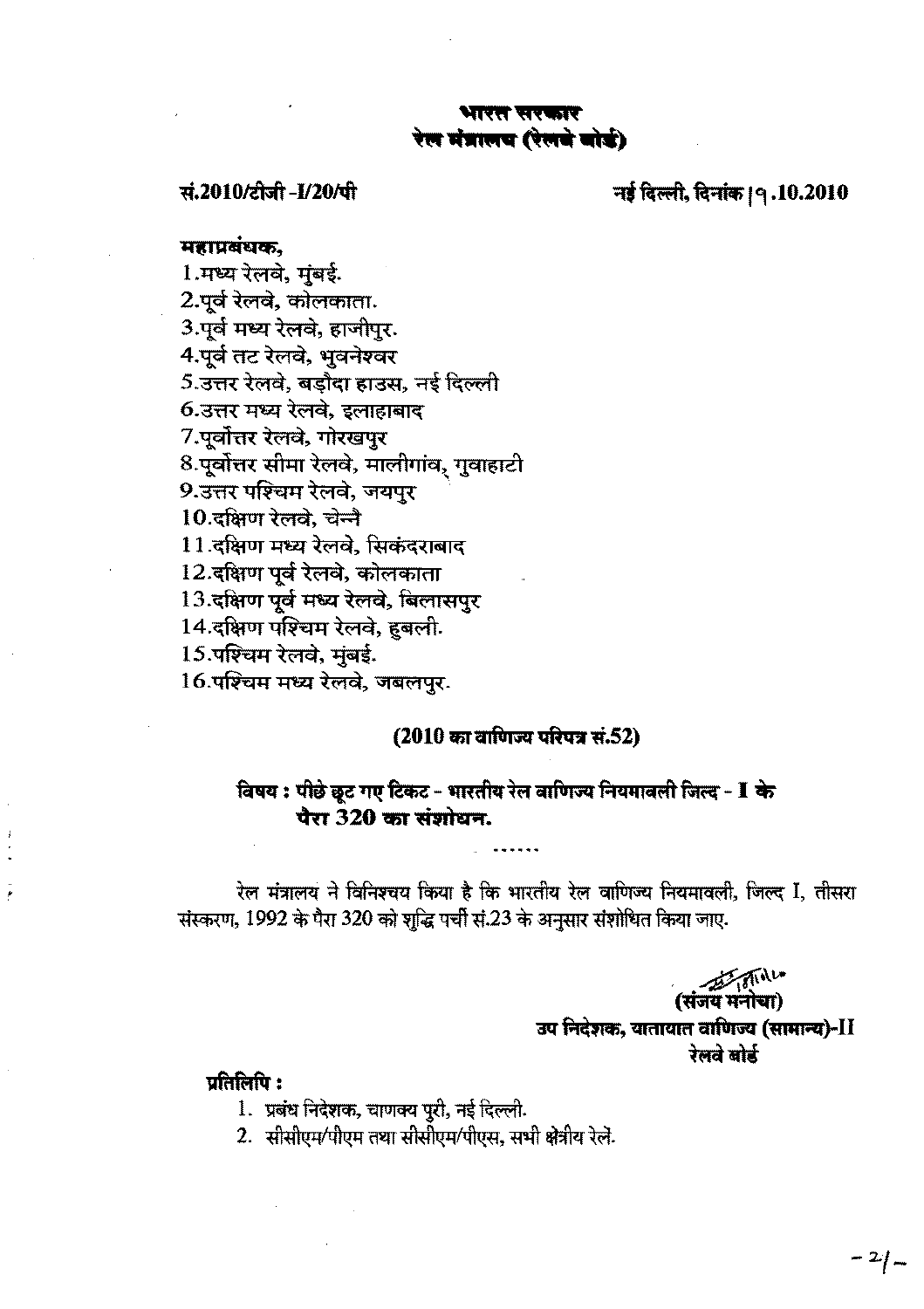- 3. प्रबंध निदेशक, आईआरसीटीसी, बैंक ऑफ बड़ौदा बिल्डिंग, संसद मार्ग, नई दिल्ली.
- 4. ईडी वी(टी), ईडीएफसी, डीएफ(सी), ओएसडी/टीसी, एफ (सी) एवं सतर्कता (एसएस) रेलवे बोर्ड की शाखाएं.
- $5.$  महानिदेशक, प्रोफेसर/प्रशिक्षण एवं प्रोफेसर/वाणिज्य, रेलवे स्टाफ कॉलेज, वडोदरा.
- 6. प्रधानाचार्य, क्षेत्रीय प्रशिक्षण केंद्र, मध्य रेलवे/भुसावल, पूर्व रेलवे/धनबाद, उत्तर रेलवे/चंदौसी, पूर्वोत्तर रेलवे/मुजफ्फरपुर, पूर्वोत्तर सीमा रेलवे/अलीपुरद्वार, दक्षिण रेलवे/त्रिची, दक्षिण पूर्व रेलवे/सिनी, पश्चिम रेलवे/उदयपुर.
- $7.$  महासचिव, नैशनल फेडरेशन ऑफ इंडियन रेलवेमेन (एनएफआईआर), 3, चेम्सफोर्ड रोड,  $-$ नई दिल्ली.
- 8. महासचिव, आल इंडिया रेलवेमैन फेडरेशन (एआईआरएफ), 4, स्टेट एंटी रोड, नई दिल्ली.
- 9. महासचिव, फेडरेशन ऑफ रेलवे ऑफिसर्स एसोसिएशन (एफआरओए), कमरा नं. 256-ए, रेल भवन, नई दिल्ली.
- 10. महासचिव, इंडियन रेलवे प्रोमोटी ऑफिसर्स एसोसिएशन (आईआरपीओएफ), कमरा नं.  $268$ , रेल भवन, नई दिल्ली.
- $11.$  महासचिव, ऑल इंडिया आर पी एफ एसोसिएशन, कमरा नं. 256 डी, रेल भवन,  $-$ नई दिल्ली.
- $12.$  महासचिव, नेशनल फेडरेशन ऑफ रेलवे पेंशनर्स ऑर्गेनाइजेशन, 825, सुपरटेक रेजिडेंसी, सेक्टर-5, प्लॉट नं.6 ए, गाजियाबाद - 201 010